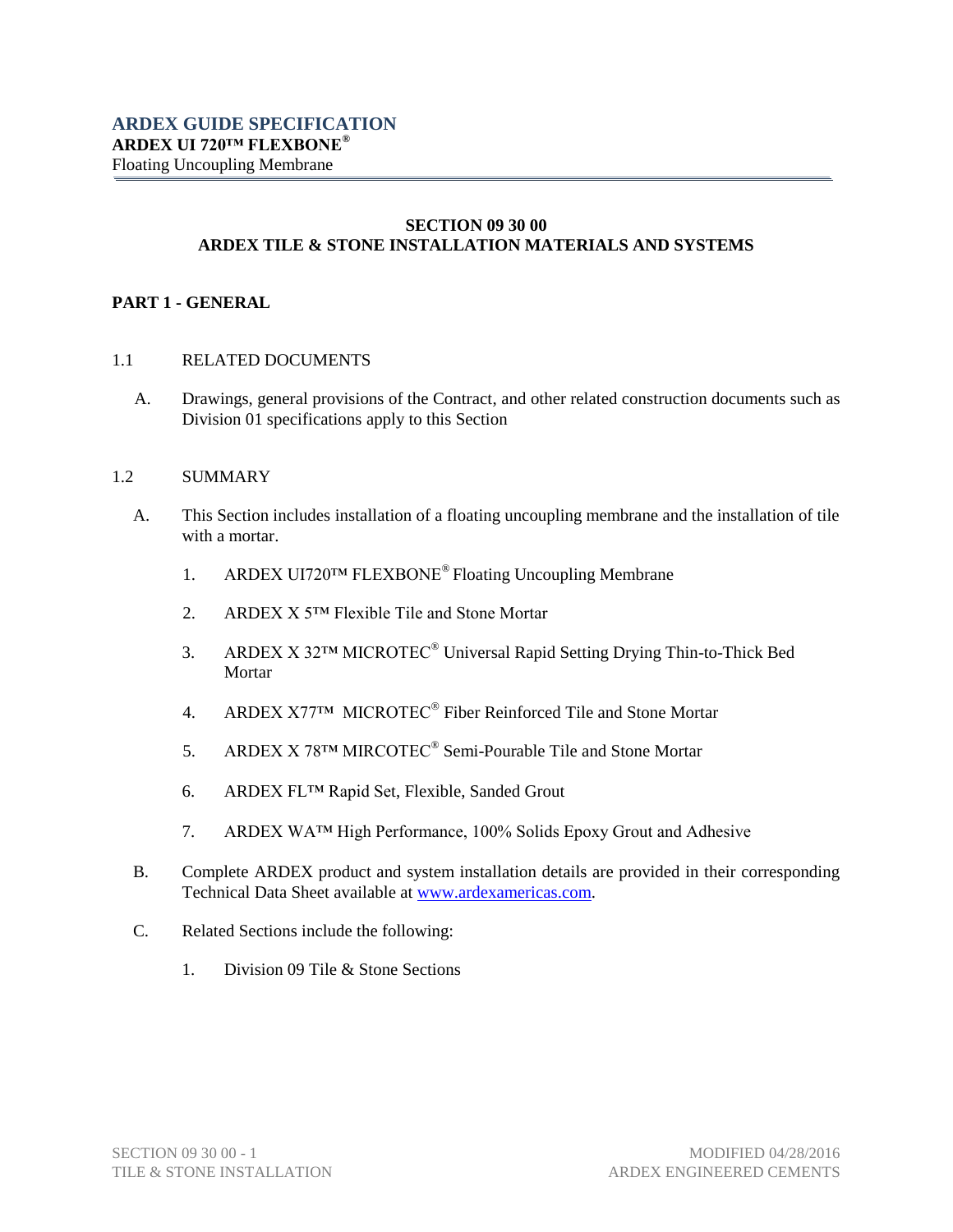## 1.3 SUBMITTALS

- A. Product Data: Submit manufacturer's product data and installation instructions for each material and product used. Include manufacturer's Material Safety Data Sheets.
- B. Qualification Data: For Installer

## 1.4 QUALITY ASSURANCE

A. Installation of the ARDEX product must be completed by a factory-trained, certified applicator, such as an ARDEX LevelMaster® Elite or Choice Contractor, using mixing equipment and tools approved by the manufacturer. Please contact ARDEX Engineered Cements (724) 203-5000 for a list of recommended installers.

## 1.5 WARRANTY

A. ARDEX UI 720 FLEXBONE installed as part of a floor system, shall be installed in conjunction with the recommended ARDEX Tile & Stone Installation Materials, as appropriate, to provide the ARDEX SystemOne 10-year comprehensive warranty.

## 1.6 DELIVERY, STORAGE AND HANDLING

- A. Deliver products in original packaging, labeled with product identification, manufacturer, batch number and shelf life.
- B. It is the responsibility of the installation contractor to inspect the ARDEX UI 720 FLEXBONE for visual defects and to verify that it is the correct thickness and type before beginning the tile or stone installation. Refer to the tile or stone manufacturer's specific recommendations.
- C. Acclimate the area, setting material, ARDEX UI 720 FLEXBONE and tile or stone in an enclosed building at a minimum of 65°F (18°C) for at least 24 to 48 hours before, during and for 24 to 48 hours after installation. Lay the ARDEX UI 720 FLEXBONE flat during acclimation.
- D. Handle products in accordance with manufacturer's printed recommendations.

# 1.7 PROJECT CONDITIONS

A. Do not install material below 50 $\degree$  F (10 $\degree$  C) surface and air temperatures. These temperatures must also be maintained during and for 48 hours after the installation of products included in this section.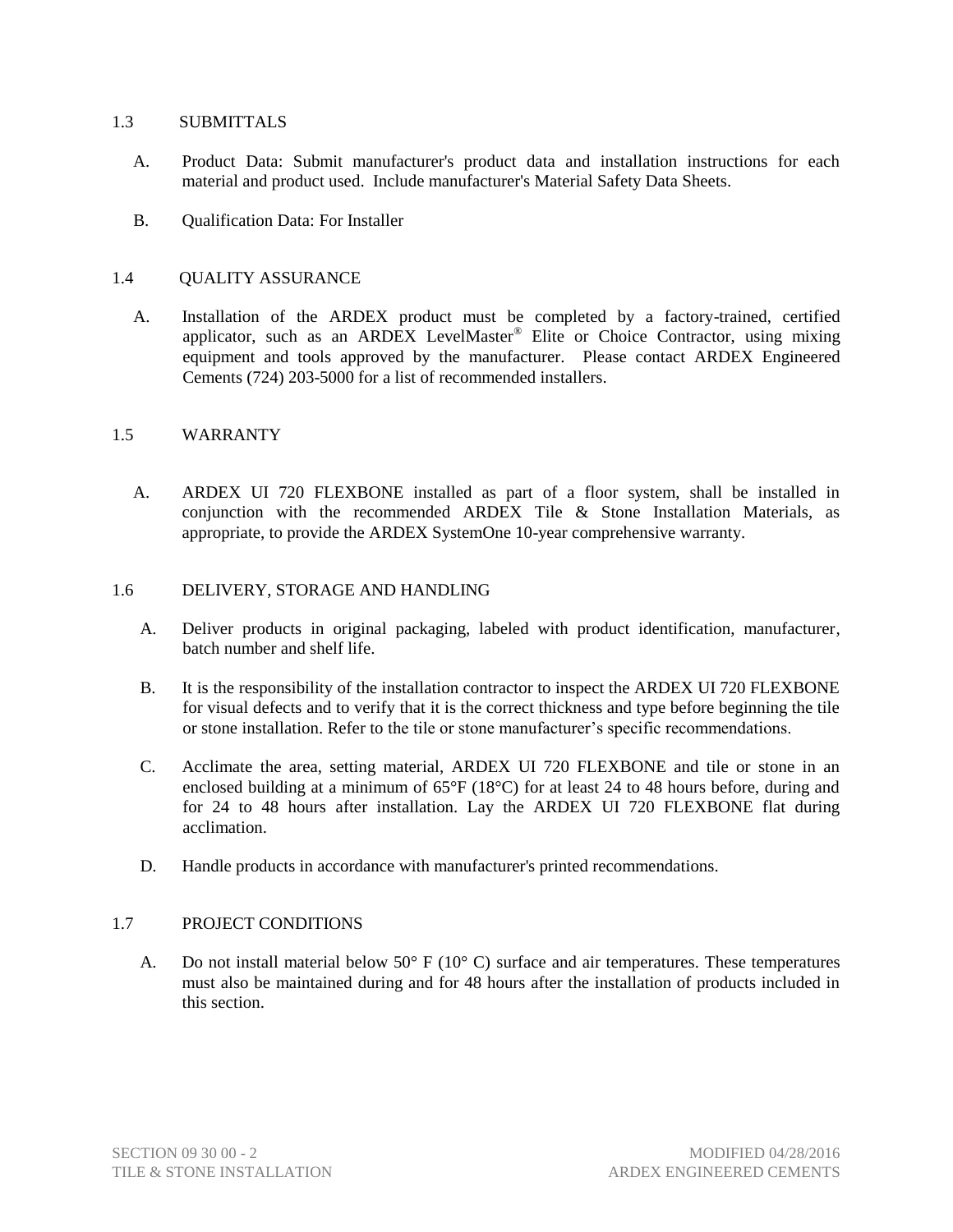# **PART 2 - PRODUCTS**

# 2.1 FLOATING UNCOUPLING MEMBRANE

- A. Acceptable Products:
	- 1. ARDEX UI 720TM FLEXBONE<sup>®</sup>; Manufactured by ARDEX Engineered Cements: 400 Ardex Park Drive, Aliquippa, PA 15001 USA, (724) 203-5000[, www.ardexamericas.com](http://www.ardexamericas.com/)

## 2.2 MORTAR

- A. Acceptable Products:
	- 1. ARDEX X77™, ARDEX X 5™, ARDEX X 32™, ARDEX X 78™; Manufactured by ARDEX Engineered Cements: 400 Ardex Park Drive, Aliquippa, PA 15001 USA, (724) 203-5000, [www.ardexamericas.com](http://www.ardexamericas.com/)

## 2.3 GROUT

- A. Acceptable Products:
	- 1. ARDEX FL<sup>™</sup>, ARDEX WA™; Manufactured by ARDEX Engineered Cements:400 Ardex Park Drive, Aliquippa, PA 15001 USA, (724) 203-5000, [www.ardexamericas.com](http://www.ardexamericas.com/)

# **PART 3 – EXECUTION**

## 3.1 PREPARATION

- A. Subfloors: Prepare substrate in accordance with manufacturer's instructions.
	- 1. Approved substrates are concrete, wood subfloors, moisture-sensitive substrates, including gypsum, substrates with problem adhesion, such as coating or hard, plastic coverings and load-bearing mixed substrates made of different types of materials.
		- a. Note: When installing natural stone over wood subfloors, two layers of plywood are required. The wood subfloor must be constructed according to prevailing building codes and in accordance with TCNA or TTMAC guidelines. Wood subfloors must be solid and securely fixed to provide a rigid base free of undue flex. Any boards exhibiting movement must be properly fastened to create a sound, solid subfloor. Vacuum and sweep away all dust and debris.
	- 2. Substrates must be load-bearing, flat and structurally sound. Vacuum or sweep all dust and debris. All substrates must be flat with a maximum variance of  $\frac{1}{4}$ " in 10' or (6 mm in 3 m) from the required plane per TCNA or TTMAC guidelines or as recommended by the tile or stone manufacturer (default to the most stringent requirement).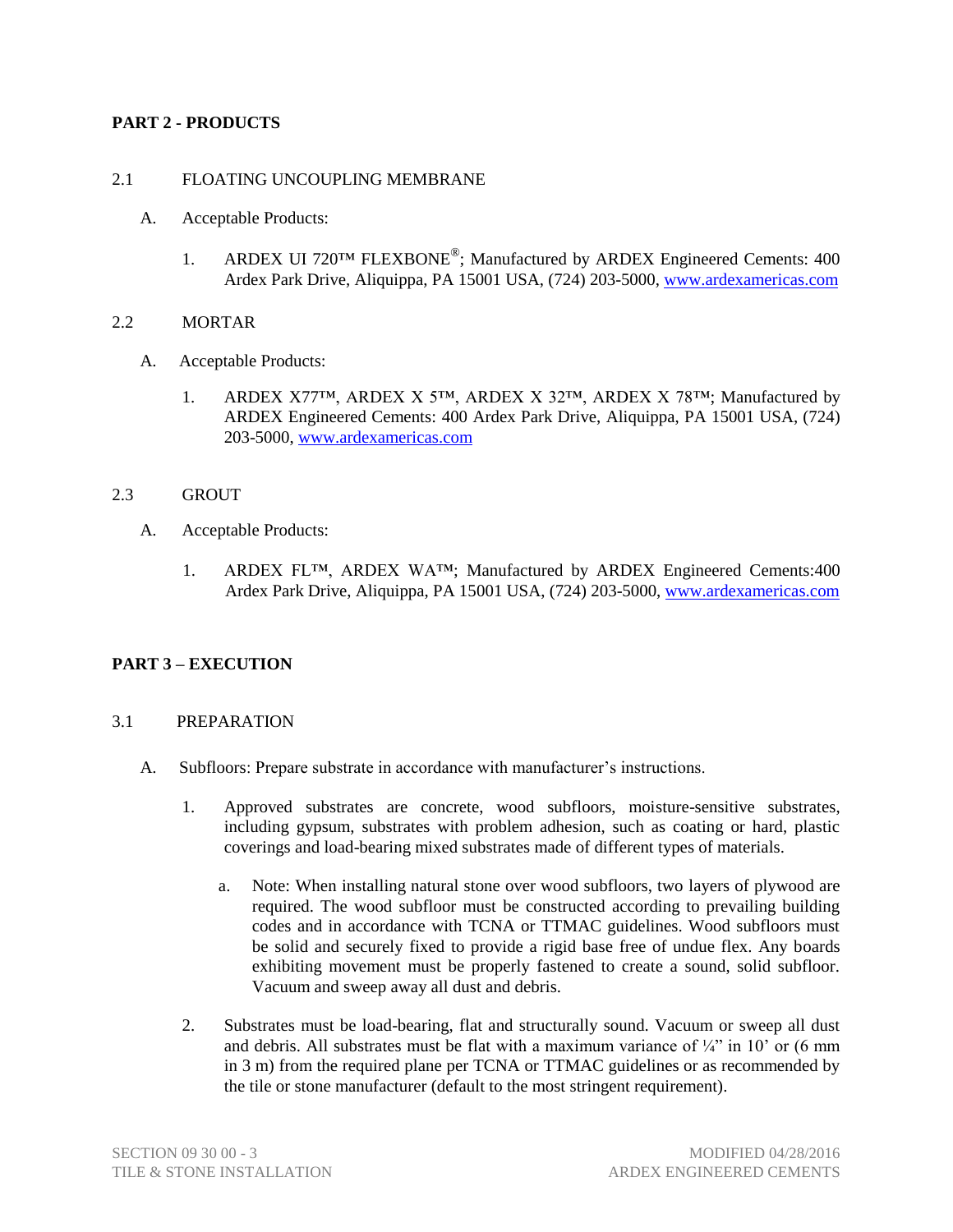- 3. Should pre-leveling or subfloor repair be required, refer to the technical data sheet.
- B. Joint Preparation:
	- 1. All existing expansion joints, isolation joints and construction joints must be honored up through the substrate, uncoupling membrane and tile or stone as indicated by TCNA or TTMAC guidelines.
	- 2. Perimeter movement joints are essential for door areas, thresholds between rooms and geometric offsets. Arrange perimeter movement joints in accordance with industry standards. Interior areas exposed to direct sunlight, such as floors in front of floor-length windows, as well as underfloor heating areas require additional joints as required by TCNA OR TTMAC guidelines.
	- 3. Please note that the tile or stone wall base should not be bonded to the tile or stone flooring. In these areas proper installation is achieved with ARDEX UD 146 Edge Insulation Strips, which have a self-sticking adhesive foot.
	- 4. As needed, dormant cracks and dormant control joints can be filled with ARDEX TL Patch<sup>®</sup> Tile, Leveler, Underlayment Patch and Skimcoat.

# 3.2 APPLICATION OF INSTALLATION MATERIALS

- A. Install Uncoupling Mat
	- 1. Remove the shrink-wrap from the roll of ARDEX UI 720 FLEXBONE and unroll in onto the floor. Shaking the material once as it is unrolled can help it to relax.
	- 2. Loosely place the ARDEX UI 720 FLEXBONE with the glass fiber mesh weave facing upwards so that it is perpendicular to the subsequent installation direction of the tile or stone installation. Trim the ends of each section as necessary in order to fit the surface area to be covered. Align the lengthwise edge of the material exactly with that of the adjacent section. Except for joint areas, edges must contact, but not overlap.
	- 3. Around columns, pipes, cabinets and other floor penetrations and restraining structures, an expansion joint through the entire thickness, including ARDEX UI 720 FLEXBONE of about  $5/16" - 3/8"$  ( $8 - 10$  mm) width must be formed with ARDEX UD 146 Edge Insulation Strip.
	- 4. The joint areas of the individual lengths are secured by overlapping the mesh weave at the sides. Joint areas at the top ends as well as any cut areas are bonded using the selfadhesive ARDEX UD 158 Seam Reinforcement Mesh Strip. If ARDEX UI 720 FLEXBONDE is installed with the intent to remove it, use a plastic sheet laid crease-free to act as a separating layer between the substrate and the membrane to protect against adhesion from any mortar used during the tile or stone installation.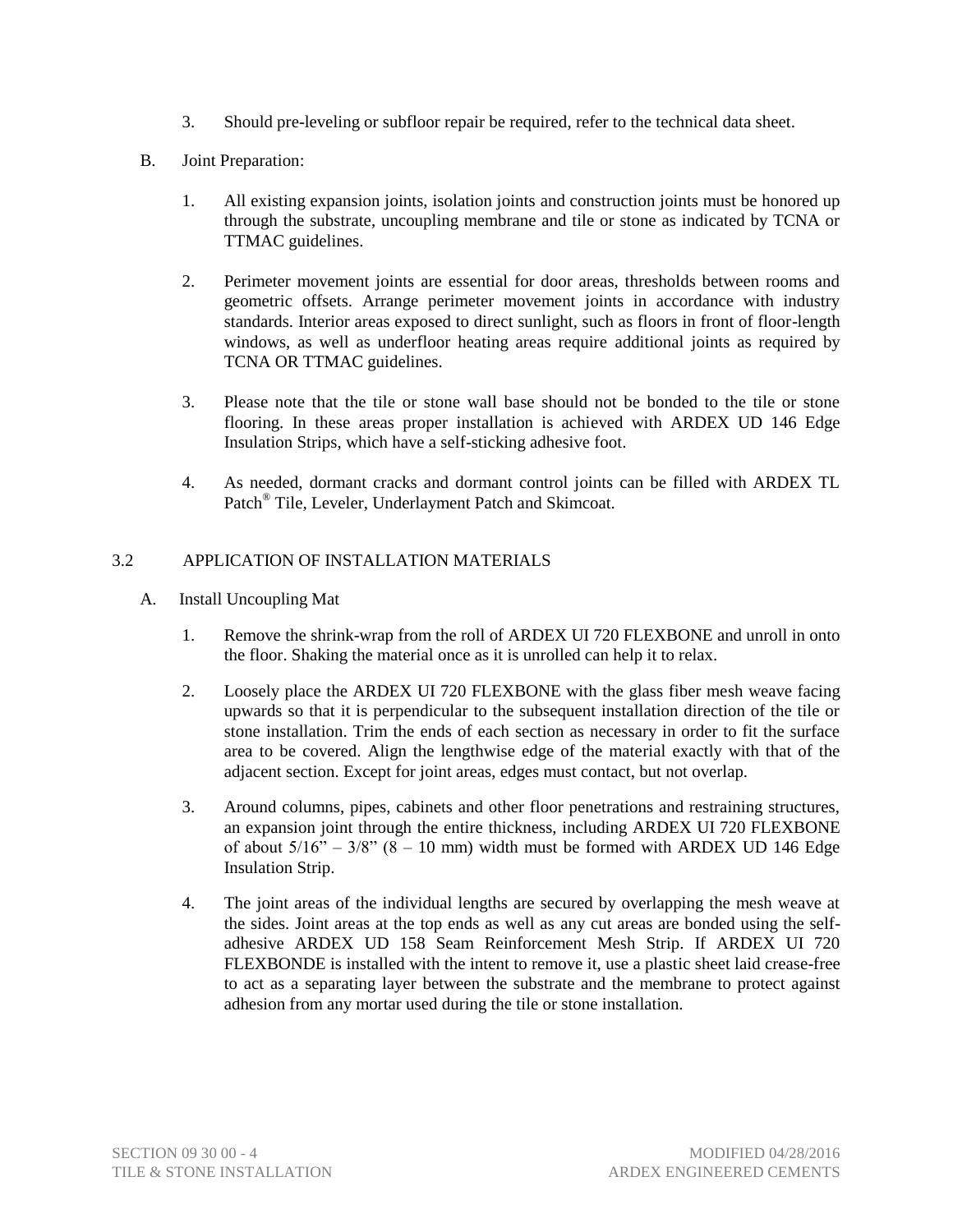- 5. Structural, expansion and field perimeter joints are formed by dividing the ARDEX UI 720 FLEXBONE to the required width. The joints in the mats are to be covered with self-adhesive ARDEX UD 156 Movement Joint Tape to protect against the entry of mortar and grout. The arrangement of the expansion joints in the tile or stone installation must be aligned with the divisions of the mats.
- 6. Tile and stone can be immediately installed over the ARDEX UI 720 FLEXBONE.
- B. Install Tile with Mortar
	- 1. Install tiles following the general office outline procedure set forth in ANSI A108.5. Apply the mortar to the ARDEX UI 720 with a flat side of a notched trowel (keying in) to fill in the bone-shaped cavities. Ensure that the mortar is flush with the upper surface of the mesh. Comb additional mortar "wet on wet" over the mat with the appropriate notched trowel for the size of the tile or stone being installed, and directly lay the tile or stone on top. Follow the recommendations of the TCNA or TTMAC for proper transfer of setting materials. Periodically remove and check tile or stone to ensure full coverage.
	- 2. The mortar thickness between the top of the ARDEX UI 720 FLEXBONE and the tile side must not exceed 1/4" (6 mm). Using the correct notched trowel will provide proper thickness.
	- 3. Where the tile or stone installation ends, metal tile edge trims and reducers are to be fastened to the load absorbing, underlying substrate. A soft expansion joint should be created between the floor covering and ARDEX UI 720 FLEXBONE membrane and the metal edging strip. The metal edging strip should be finished flush with the tile or stone installed over the ARDEX UI 720 FLEXBONE membrane.
	- 4. Comply with manufacturer's printed instructions for mixing of material, installation, and cure. For questions contact the ARDEX Technical Services Department at (724) 203- 5000.
- C. Install Grout
	- 1. Install grout in accordance with ANSI A108.10.
	- 2. Comply with manufacturer's printed instructions for mixing of material, installation, and cure. For questions contact the ARDEX Technical Services Department at (724) 203- 5000.

## 3.3 FIELD QUALITY CONTROL

A. Where required, contact manufacturer for field sampling methods and procedures.

## 3.4 PROTECTION

A. Never expose ARDEX UI 720 FLEXBONE to jobsite traffic. Avoid foot traffic during installation and until the mortar has cured. Prior to installing tile and stone, ARDEX UI 720 FLEXBONE should be protected with boards in areas where foot traffic is necessary.